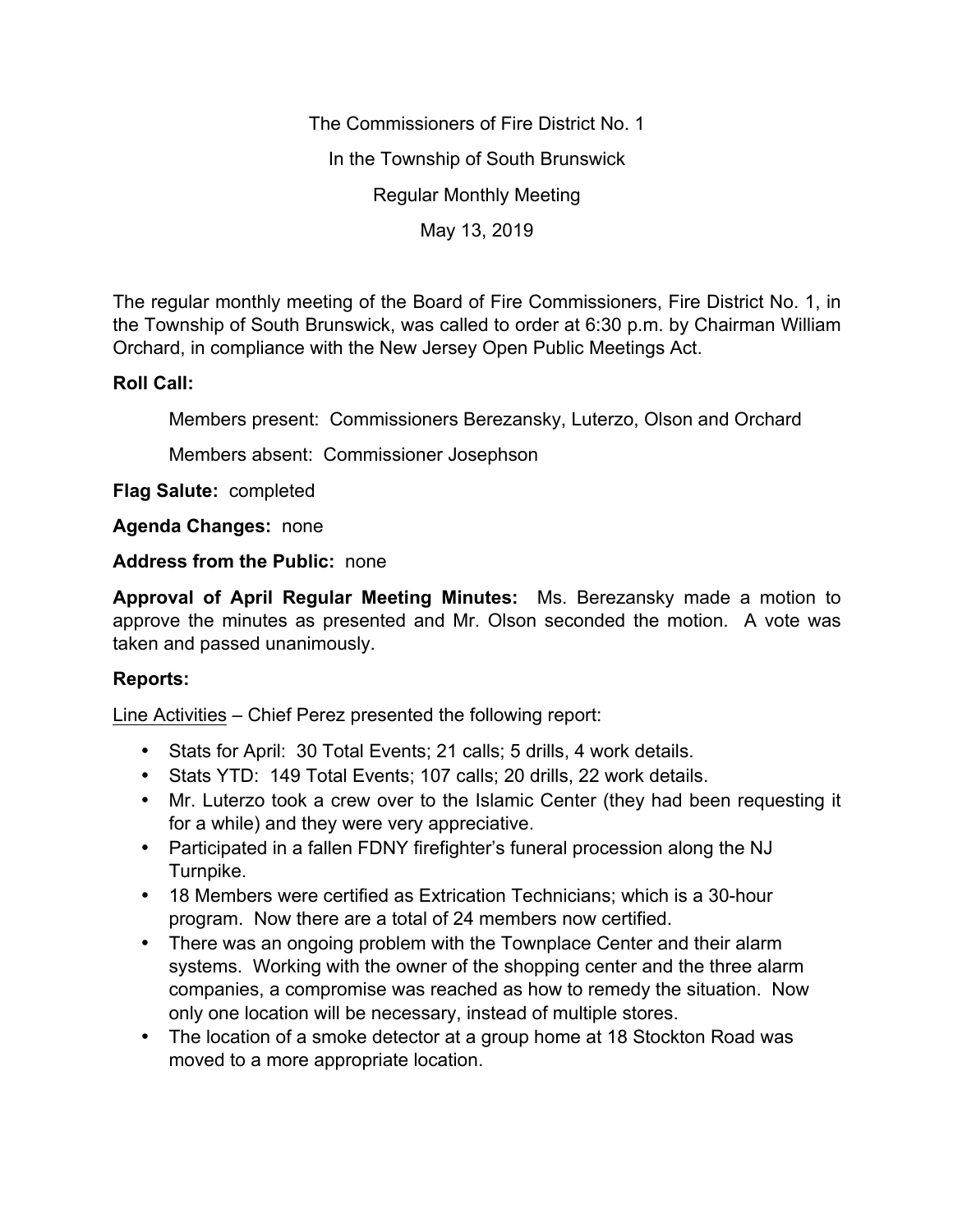President's Report – President Melchisky reported that paint detail painted the bathroom, the hallways and the members room. Additional painting will take place in the conference room soon and bay painting in the future. Another work detail will install a new fire pit. Additional volunteers have been helping the Fire Company, as well as financial donations.

Treasurer's Report/Voucher List – Ms. Berezansky presented the report (file copy attached) and noted that all bills have been paid and everything is up to date. After review of the Voucher List, Ms. Berezansky made a motion to approve it as presented and Mr. Olson seconded it. A vote was taken and passed unanimously.

Secretary's Report – Mr. Olson had nothing to report.

Fire Coordinator's Report – Mr. Perez reported the following:

- 1. The Audit has been completed and no issues were found. A resolution will be read under New Business.
- 2. The Bids for the lease financing were received and the low bidder was US Bank. Their rate was 2.83 percent on a 7 year term. A resolution will be read later.
- 3.
- 4.
- 5.
- 6. Vehicle PM's will begin later this month.
- 7. Mr. Perez will be taking a personal day on 5/20 for some training.

Chairman's Report – Mr. Orchard had nothing to report.

Standing Committee Reports –

*Fire Company Liaison -* no report.

*Rescue Squad Liaison -* no report.

*Public Relations –* everything is fine.

*State Association –* next meeting is in June.

*Insurance –* everything is paid up.

**Unfinished Business:** none